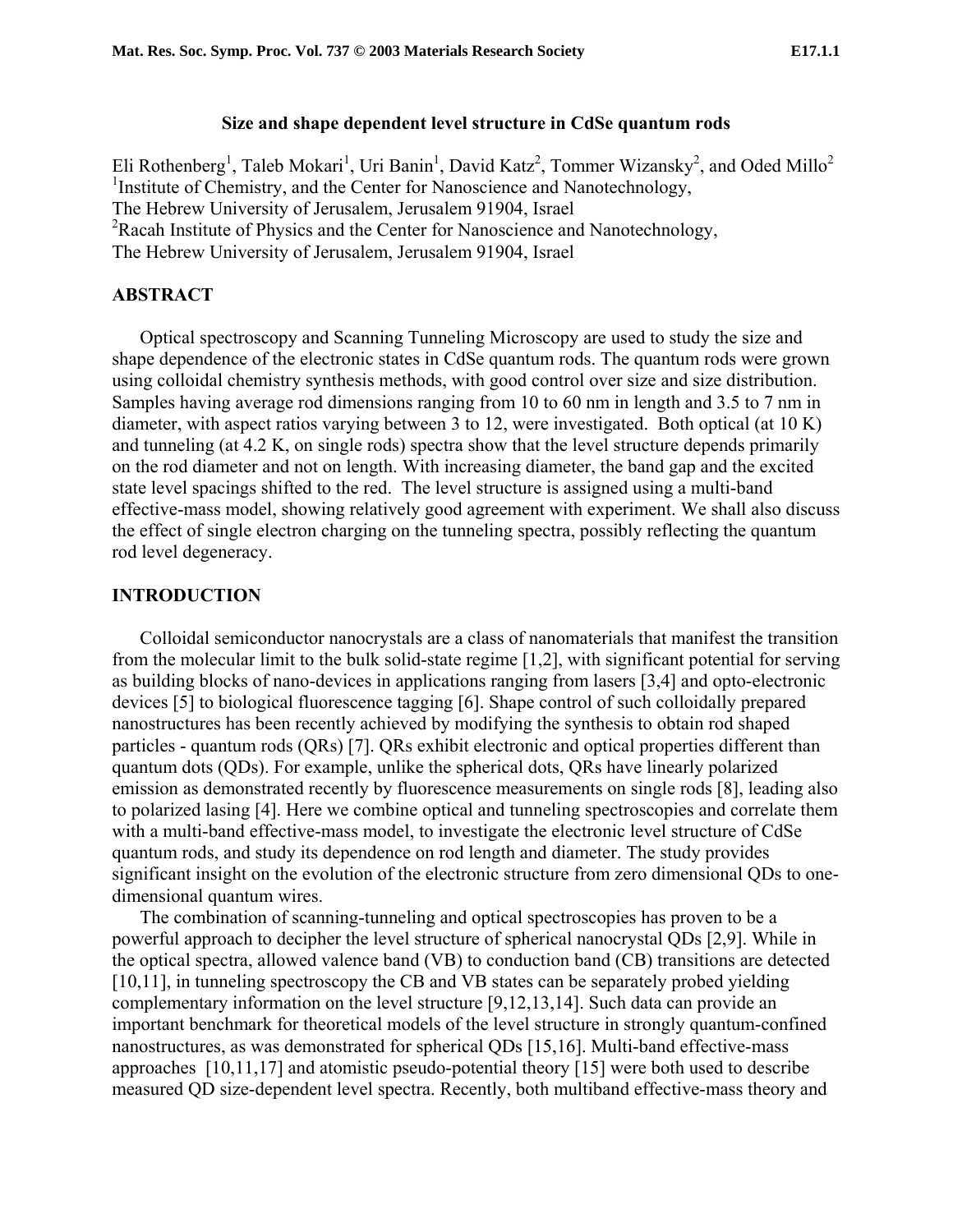

**Figure 1**. TEM images of four QR samples with average length x diameter, (a) 11x 5.5 nm, (b) 20 x 4.5 nm, (c) 29 x 3.7 nm, (d) 33 x 6.5 nm. Scale bar is 100 nm.

the pseudo-potential approach were applied for calculating the size dependent energy levels in QRs [[18,19\]](#page-9-11).

# **EXPERIMENTAL DETAILS**

CdSe QRs were grown using the well-developed methods of colloidal nanocrystal synthesis, where the rods are overcoated by organic ligands [[7,](#page-0-5)[20,21\]](#page-9-12). The growth process was monitored by the absorption spectrum taken during the synthesis. Transmission electron microscopy (TEM) was used for size determination as well as to confirm the formation of rod shaped nanocrystals.

Low temperature  $(T = 10 K)$  optical spectroscopy was measured on QRs embedded in a freestanding polymer film, in particular size selective photoluminescence excitation (PLE) that probes the size dependent absorption level structure of nanocrystals. Here, one measures the excitation spectra using a narrow detection window on the blue side of the inhomogeneously broadened photoluminescence (PL) peak. The detection window selects a subset of the inhomogeneous sample, and structured excitation spectra are obtained. The measurements were carried out on different QR samples where the rod diameter and length were varied systematically.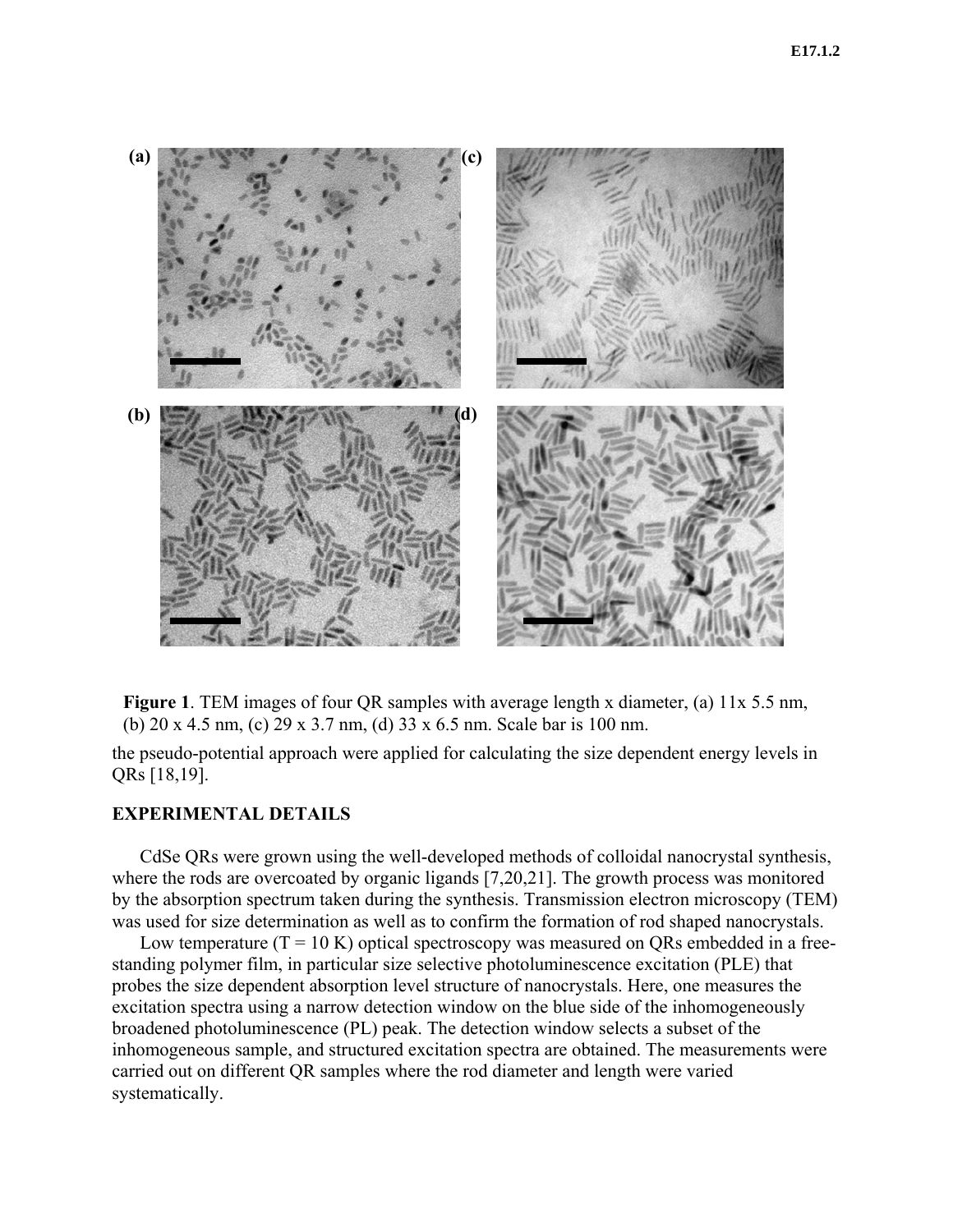For the scanning tunneling microscopy (STM) measurements, the QRs were spin-coated on highly oriented pyrolitic graphite (HOPG) substrate from a highly diluted QRs-hexane (or toluene) solution. The tunneling spectra (dI/dV vs. V characteristics) were obtained using the double barrier tunnel junction (DBTJ) configuration, by positioning the tip above a QR [[14\]](#page-0-6). The data presented here were acquired with the tip retracted far away from the QR, thus suppressing single electron charging effects [[13,](#page-0-7)[14\]](#page-0-6). In addition, CB (VB) states appear at positive (negative) sample bias and the peak separations are close to the real QR level spacing. Moreover, as shown theoretically for QDs, the applied voltage does not affect much the level spectrum [[16,](#page-0-8)[22\]](#page-9-13). Hence, the dI/dV versus V spectra yield direct information on the QR level structure [[12,](#page-0-9)[13,](#page-0-7)[14\]](#page-0-6).

# **RESULTS**

For the study of length and diameter dependence of the level structure, various QR samples were investigated having average dimensions ranging from 3.5 to 7 nm in diameter and from 10 to 60 nm in length. The variance of the rod dimensions within a given sample, as determined from TEM analysis, was 5 to 10% in diameter and 10 to 15% in length. Figure 1 presents four different QR samples exemplifying the good control over the QRs dimensions and size distribution.

In the low temperature optical experiments the samples exhibited absorption spectra with several transitions and a distinct PL peak assigned to band-gap emission (figure 2, left frame).



**Figure 2**. The left frame shows absorption, emission (PL) and size selective PLE spectra of a 21 x 3.7 nm QR sample. In the right frames, we plot PLE spectra obtained for six CdSe QR samples: (a) 31 x 3.8 nm (length x diameter on average),  $E_{det} = 2.25$  eV (b) 21 x 3.7 nm,  $E_{det} = 2.16 \text{ eV}$  (c) 11 x 3.2 nm,  $E_{det} = 2.25 \text{ eV}$  (d) 60 x 6.7 nm,  $E_{det} = 2.00 \text{ eV}$  (e) 30 x 6.5 nm,  $E_{\text{det}} = 2.01 \text{ eV}$  (f) 11 x 5.8 nm,  $E_{\text{det}} = 2.03 \text{ eV}$ , with the zero energy representing the position of the detection window, E<sub>det</sub>. Relevant optical transitions are denoted as I, II and III. The structure above 0.7 eV is overlapping peaks of the excitation lamp that could not be completely normalized out.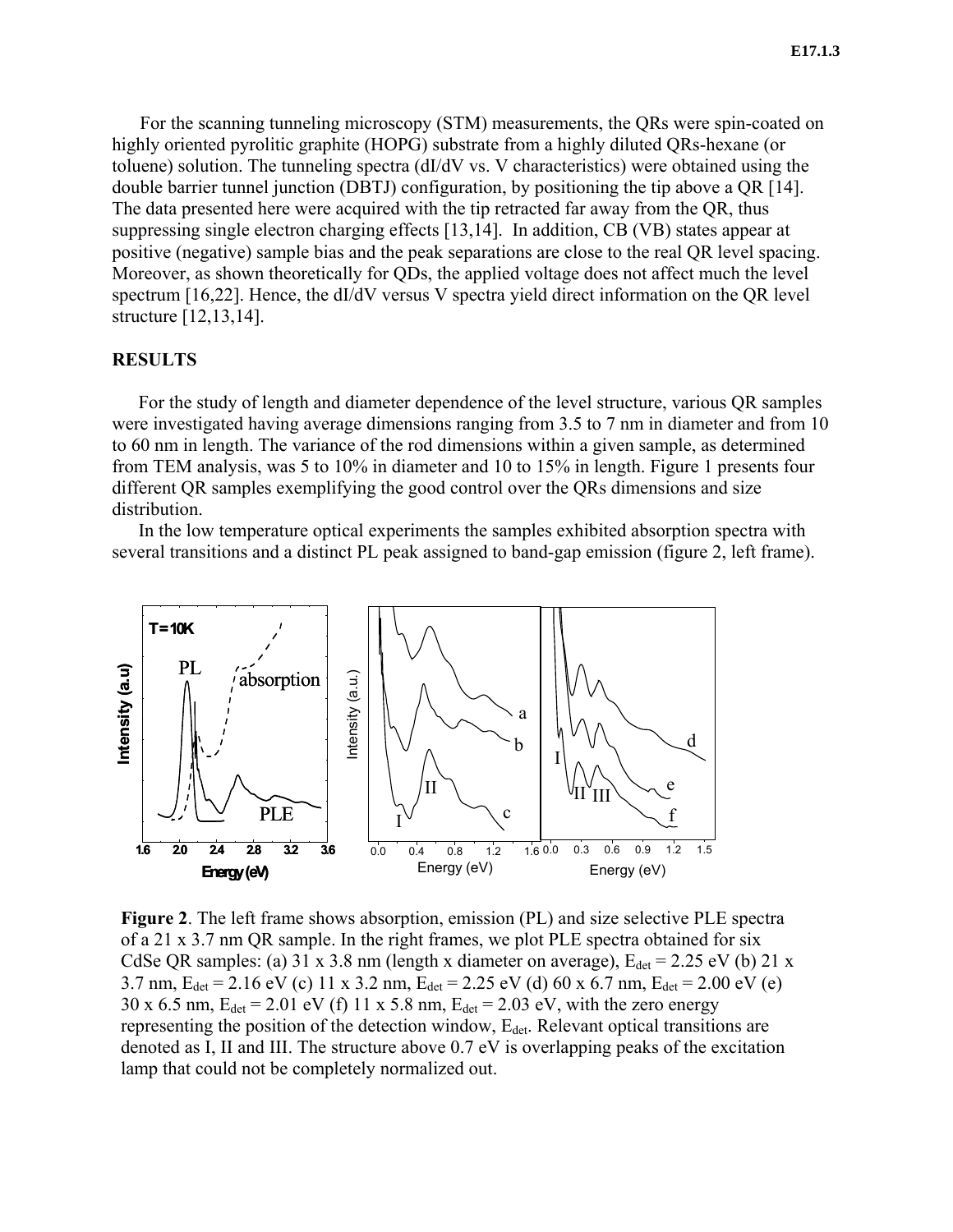



The positions of the absorption onset and PL peak red shifted with increasing diameter and showed no significant variation with rod length (see figure 6) [[23\]](#page-9-14).

The PLE spectra presented in figure 2, were obtained, as explained above, by opening a narrow detection window at an energy  $E_{\text{det}}$  on the blue edge of the inhomogeneously broadened PL peak (figure 2, left frame) [[10,](#page-0-3)[11\]](#page-0-4). The spectra are less structured as compared with those measured on QDs due to the increased sources of inhomogeneous broadening in rods and due to the intrinsically less discrete level structure. A striking feature is the nearly identical level structure observed for the three QR samples of small diameter (traces a, b and c), which differs significantly from the spectra measured on the thicker rods (traces d, e and f), although in each group the aspect ratios vary from 3 to about 10. This shows clearly that not only the band-gap of the rods depends mainly on the diameter, but also the excited optical transitions.

The optical measurements were accompanied by STM measurements performed at  $T = 4.2$  K on *single* QRs. Figure 3 presents STM topographical images of QRs deposited on the HOPG substrate. Single QRs were observed [figure 3 (a)] as well as clusters of QRs [figure 3 (b)] indicating their tendency to aggregate on the HOPG substrate.

Tunneling spectra measured on the QRs further demonstrate that the QR level structure depends primarily on the diameter of the QRs, not on their length, in accordance with the PLE data. One example of this behavior is presented in figure 4 (a), showing tunneling spectra for two QRs of different diameters and nearly the same length. Most significantly, upon comparing these two spectra, the region of suppressed tunneling conductance (null density of states) around zero bias, associated with the quasi-particle energy gap, is red shifted upon QR thickening from about 2.4 eV in the upper curve  $(d = 4 \text{ nm})$  to about 2.2 eV in the lower curve  $(d = 5.5 \text{ nm})$ . This trend was not observed as clearly for the spacing between the CB ground state (CB1) and the first excited state (CB2), see figure 4(a). The weaker dependence on length compared with diameter was further observed in additional tunneling spectra as reported in Ref. [25.](#page-5-0)

Level CB3, appearing in the lower trace, was observed in about 50% of the measured rods, where the current did not reach the saturation limit before resolving this level. The VB is considerably more dense and complex and its level structure was not reliably resolved in our tunneling spectra; thus we only denote the first (ground state) peak as VB1 [figure 4(a)]. Further insight into the QR level structure, including the excited VB levels, is gained by correlating the tunneling spectra with allowed optical VB to CB transitions, and both measurements with theoretical calculation.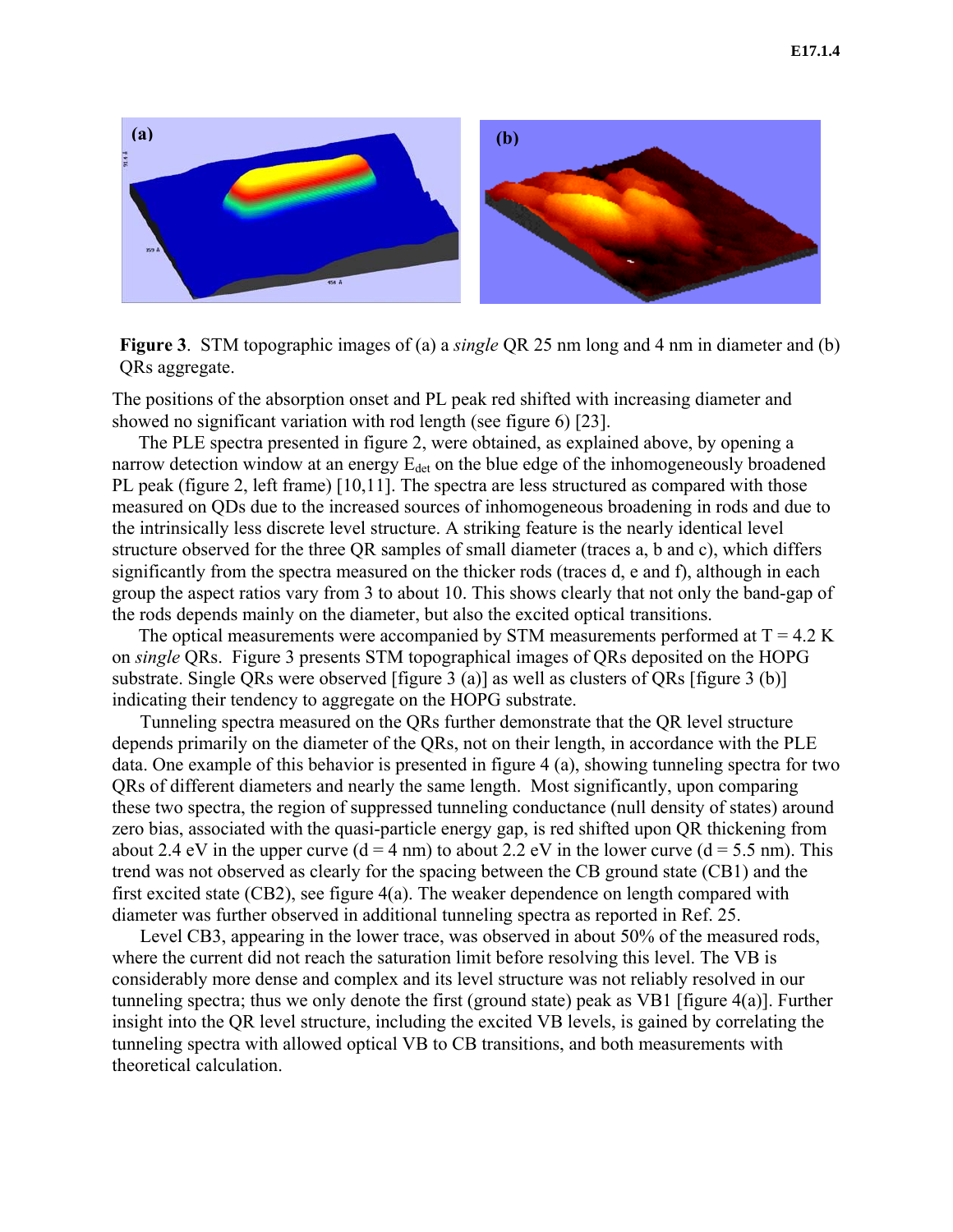

**Figure 4.** (a) dI/dV versus V tunneling spectra at 4.2 K for two QRs of dimensions (length x diameter) marked above each curve in nm. For clarity, the spectra were shifted horizontally to align the CB1 peaks. The vertical dashed lines are guides to the eye. The tunneling set values were in the range  $V_s = 1.5 - 2$  V and  $I_s = 50 - 80$  pA. (b) Schematic of the DBTJ configuration used for acquiring the tunneling spectra.

## **MODEL**

<span id="page-4-1"></span><span id="page-4-0"></span>An effective mass based approach was used in order to calculate the electronic structure of the QRs, following the formalism developed by Sercel & Vahala for quantum wires [[24\]](#page-9-15). For aspect ratios larger than 3 as measured in our experiments it is reasonable to treat the confinement energy in the z axis as a perturbation. The same basis functions as in Ref. [[24\]](#page-4-0) were employed, using the following notation for the quantum numbers: n, the principal number, and  $F_z$ and  $L<sub>z</sub>$  the projections of the total and envelope angular momenta along the z axis, respectively. Here  $F_z = J_z + L_z$  where J is the zone center Bloch angular momentum of the bulk bands. The finite length of the rods is expressed via an additional quantum number denoted by m, replacing the continuous wavevector  $k_z$  in Ref. [24,](#page-4-1) and accordingly a factor  $exp(imz)$  multiplies the eigenfunction.

The conduction-band states are calculated by using the uncoupled one-band model for a particle in a finite (U=5 eV) cylindrical potential-well. Figure 5 presents the first few CB energy levels with quantum number n,  $L_z$  and m. It is evident also from the model that the energy levels depend strongly on the rod radius [figure 5(a)], with a much weaker dependence on length [figure 5 (b)] in the regime studied here. This is due to the strong confinement in the small (radial) direction. Indeed, short rods approaching the bulk Bohr radius, or higher m states, effectively shortening the rods, do show significant length dependence. We denoted the conduction band states with m=1 as CB1, CB2 and CB3 according to the envelope function quantum number,  $L_z$ .

The VB states have been calculated using a four-band **k**·**p** model [\[24\]](#page-4-0) which couples the heavy and light holes, in an infinite potential-well for  $F_z = 1/2$ ,  $3/2$ ,  $5/2$ . Calculated VB levels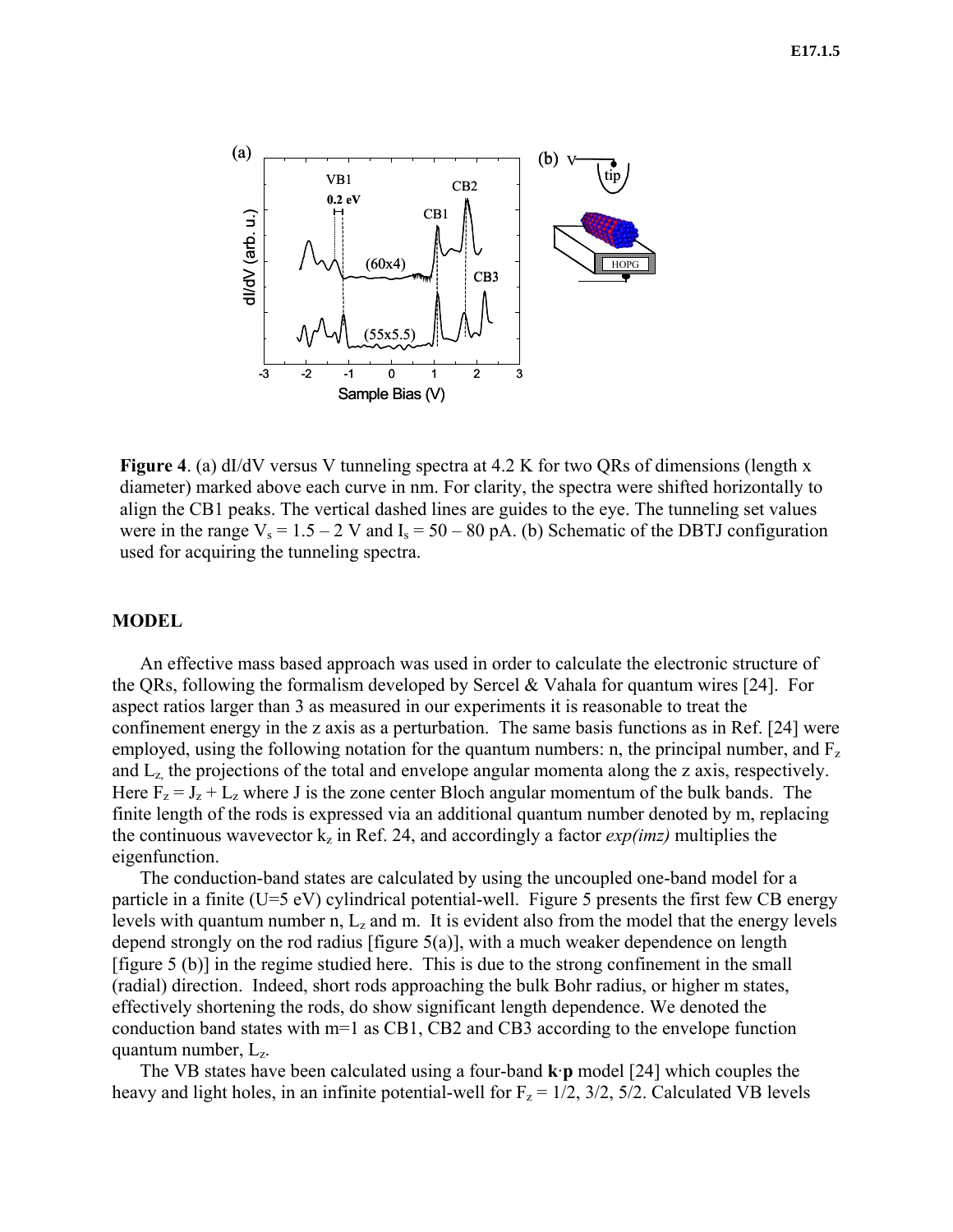

**Figure 5**. Conduction band energy levels of CdSe QRs calculated for a confining potential of 5 eV (solid lines). (a) First three energy states with m=1 versus QR radius, for a 30 nm long QR. The quantum numbers  $(n, L_z, m)$  are denoted. (b) Length dependence for the respective energy levels for a rod 2 nm in radius, showing also the dependence on the quantum number m. Dashed lines in both frame present the position of the ground state as calculated using an infinite potential well as in Ref. [25]. The energies are given with respect to the bulk VB edge. Effective-masses for electrons and the bulk energy gap were taken from Ref. [17].

<span id="page-5-0"></span>are described in Ref. [[25\]](#page-9-16) where they were divided into three groups of closely spaced states denoted as VB1, VB2 and VB3. We note that each of these levels, and in fact each  $F<sub>z</sub>$  level states contains contributions of various  $L<sub>z</sub>$  components, resulting in weak selection rules.

#### **DISCUSSION**

In figure 6 we compare the measured optical transitions and tunneling spectra with the theoretical calculations. The gap extracted from the optical measurements (solid circles) and the gap identified in the tunneling data (empty squares), are plotted along with the calculated energy gap, VB1-CB1. In order to compare with the quasi-particle (tunneling) gap, the measured excitonic (optical) gap was corrected for the electron-hole Coulomb interaction.

As a first approximation, we modified the expression given in Ref. [\[26\]](#page-9-12) for QDs, 1.8e<sup>2</sup>/kr (where *k* is the dielectric constant), to take into account the fact that in our QRs strong confinement holds primarily for the radial dimension. We thus replace the radius, *r*, by  $(r^2a_0)^{1/3}$ where  $a_0$  is the bulk CdSe Bohr radius, 5.7 nm. A relatively good agreement between the calculated and measured energy gaps is found for both tunneling and optical experiments. However, the tunneling gaps are higher in energy, as was previously observed for QDs [[9\]](#page-0-2). This can be ascribed to the non-vanishing voltage drop on the QR-substrate junction, enlarging the measured level spacing [[12,](#page-0-9)[13,](#page-0-7)[14\]](#page-0-6) and to the overestimated QR radii measured by STM due to convolution with the tip [\[9\]](#page-0-2).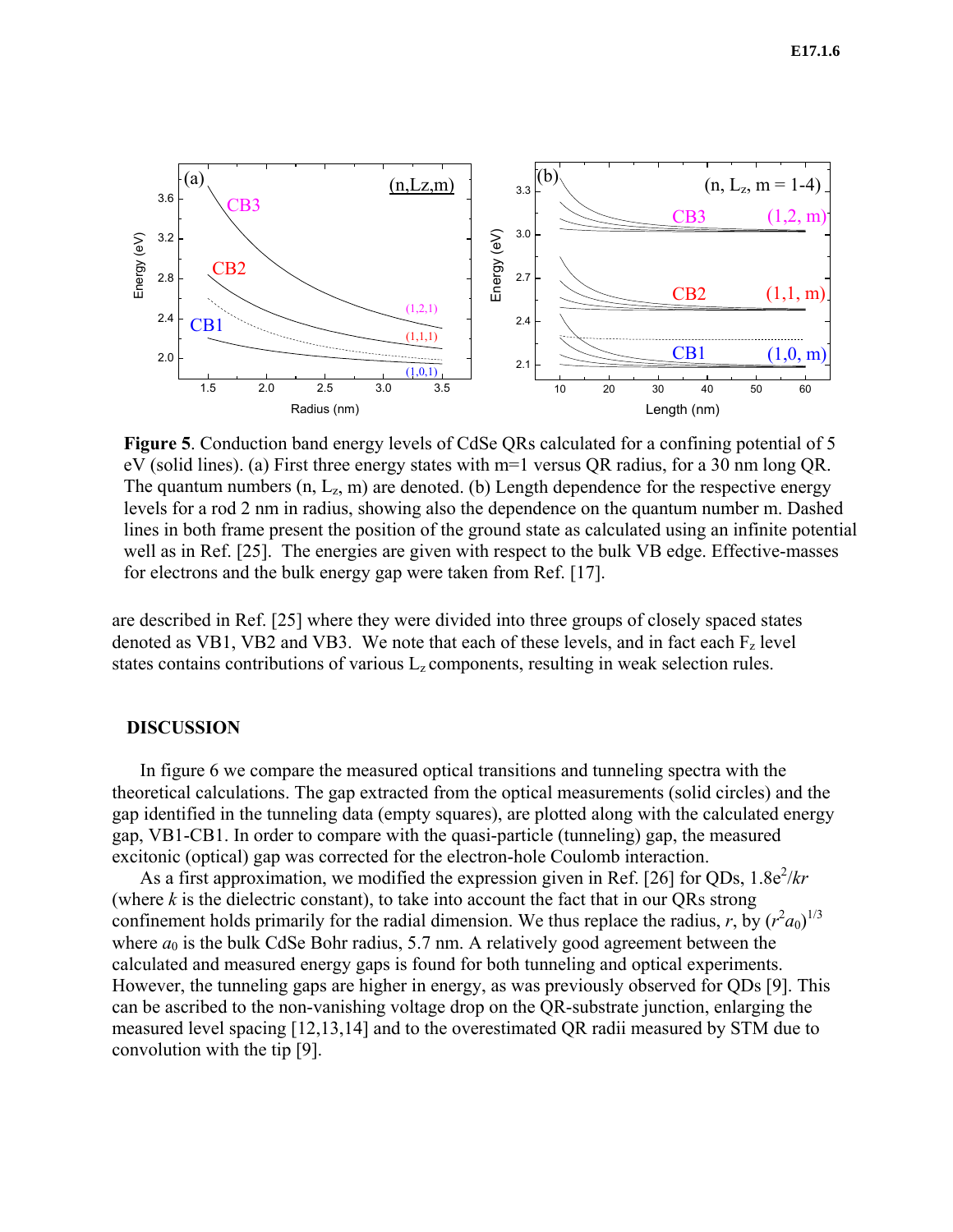

**Figure 6.** (a) Energy gap versus QR radius. The tunneling data (empty squares, size digitized due to uncertainty) and the model (solid and dashed lines represent finite and infinite potential wells, respectively) correspond to the energy separations VB1-CB1. The optical data (solid circles) were determined from the first absorption peak and corrected for the electron-hole Coulomb interaction, see text. (b) An illustration of the band-gap optical transition from VB1 to CB1.

Turning now to the excited levels, figure 7 shows spacings of the PLE transitions with respect to the band-gap transition, along with levels CB2 and CB3 measured with respect to CB1, detected by tunneling. The data are presented as a function of the band-gap measured in each experiment, thus eliminating the possible problem of QR radius estimation mentioned above. Most interesting is the agreement of the spacing between PLE transition II and the bandgap transition (solid squares) with the tunneling data for the CB2-CB1 level separation (open squares), both correlating well with the CB2-CB1 spacing. This allows the assignment of PLE peak II – to a transition between the VB ground state and CB2. Note that the calculated level spacing VB3-VB1 (upper dashed line) could also correspond to these PLE data, and thus peak II may also have contribution from the transition VB3-CB1. However the good correlation with the tunneling data provides significant support for the first assignment, manifesting the advantage of the combined optical-tunneling approach in deciphering the level structure. It is also clear from the good agreement with the model that PLE transition I (solid stars) takes place between the first excited VB state (VB2) and the CB ground state Transition III (solid circles) was resolved only for samples with larger diameters, and therefore cannot be clearly assigned yet. Considering again the tunneling data, figure 7 shows a weaker size (energy gap) dependence for CB2 and CB3 as compared to theory.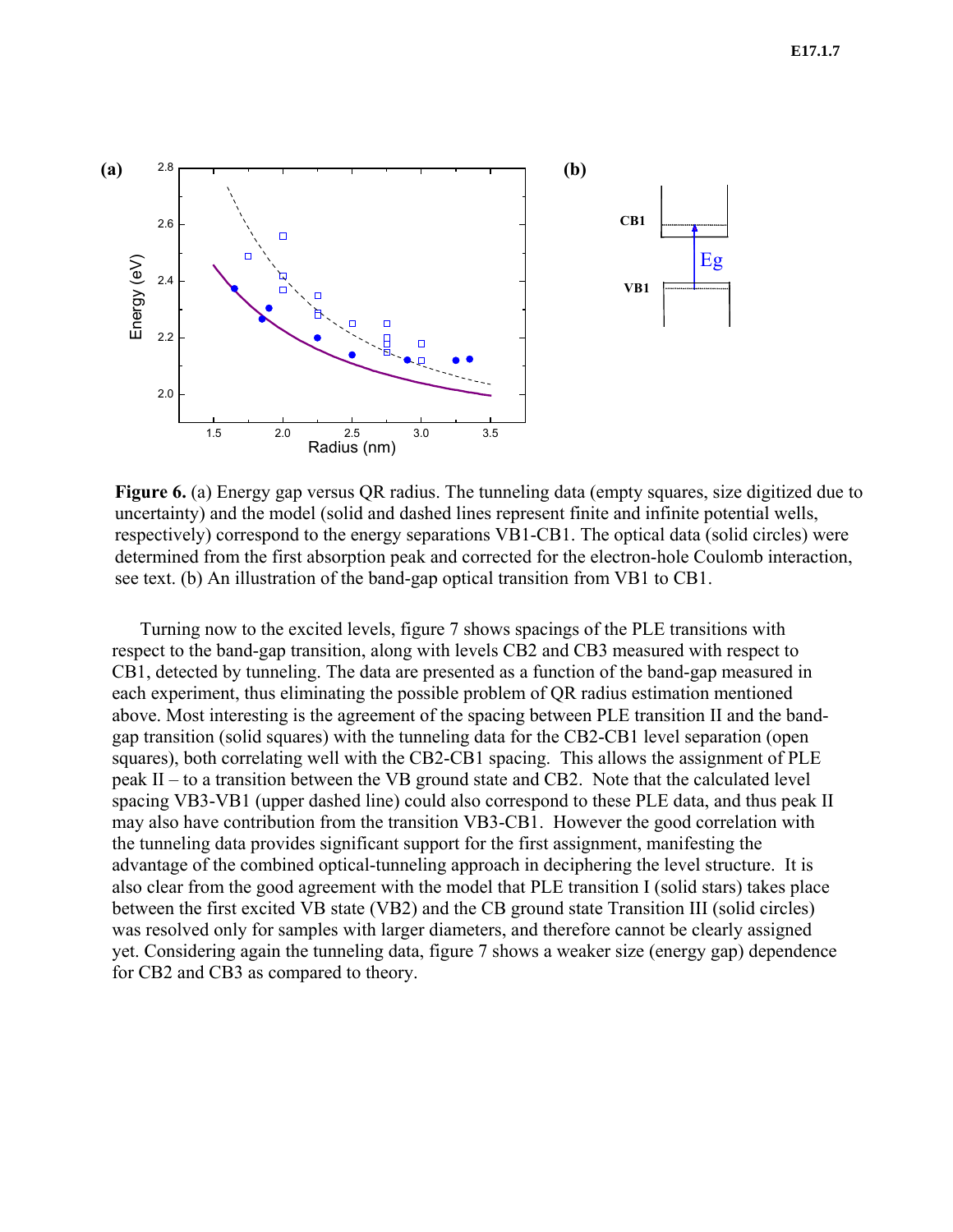

**Figure 7**. (a) Excited energy states versus energy gap. The respective separations between the tunneling peaks are denoted by open symbols. Spacing between the PLE transitions and the optical energy gap are presented by solid symbols. The calculated energy level separations are presented from bottom to top as follows: VB2-VB1, VB3-VB1 (dashed lines) and CB2-CB1, CB3-CB1 (solid lines). For the optical data, the energy gap was taken as the detection window corrected for the Coulomb interaction. The STM data represent 15 (out of 20) QRs whose spectra showed clear charging-free peak structure. (b) An illustration of the excited optical transition from different VBn states to CBn states.

This may be partly due to the oversimplified model, not taking into account the effect of the tip on the measured energy levels. In particular, the larger experimental level spacing as compared to theory may arise from the effect of voltage division as discussed above.

In most of our tunneling spectra, where charging effects were intentionally eliminated, each peak corresponds to resonant tunneling through a discrete energy level of the QR, as depicted in figure 4. In some cases however, we have acquired spectra with split CB peaks as shown in figure 8. The splitting may be attributed to the single electron charging effect as observed for QDs [[2,](#page-0-1)[9,](#page-0-2)[12,](#page-0-9)[14\]](#page-0-6). As demonstrated previously for QDs, the single electron tunneling (or peak) multiplicity can reflect the level degeneracy. The QR CB ground state is two-fold (spin) degenerate in agreement with the apparent charging doublet observed for the CB1 level in figure 8. However, the higher peaks also split into two while a four-fold degeneracy is expected for states with excited  $L_z$  levels [[24\]](#page-4-1). This discrepancy may be due to partial charging or degeneracy lifting and further experiments are needed to resolve this issue. Note that the apparent band-gap in this spectrum is larger than that observed for the 4 nm diameter rod in figure 4(a). This is due to a combination of two effects. First, in order for charging effect to appear, the DBTJ should become more symmetric, thus further enhancing the effect of voltage division discussed above. Second, the single electron charging by-itself contributes to the gap enlargement [[9,](#page-0-2) [14\]](#page-0-6).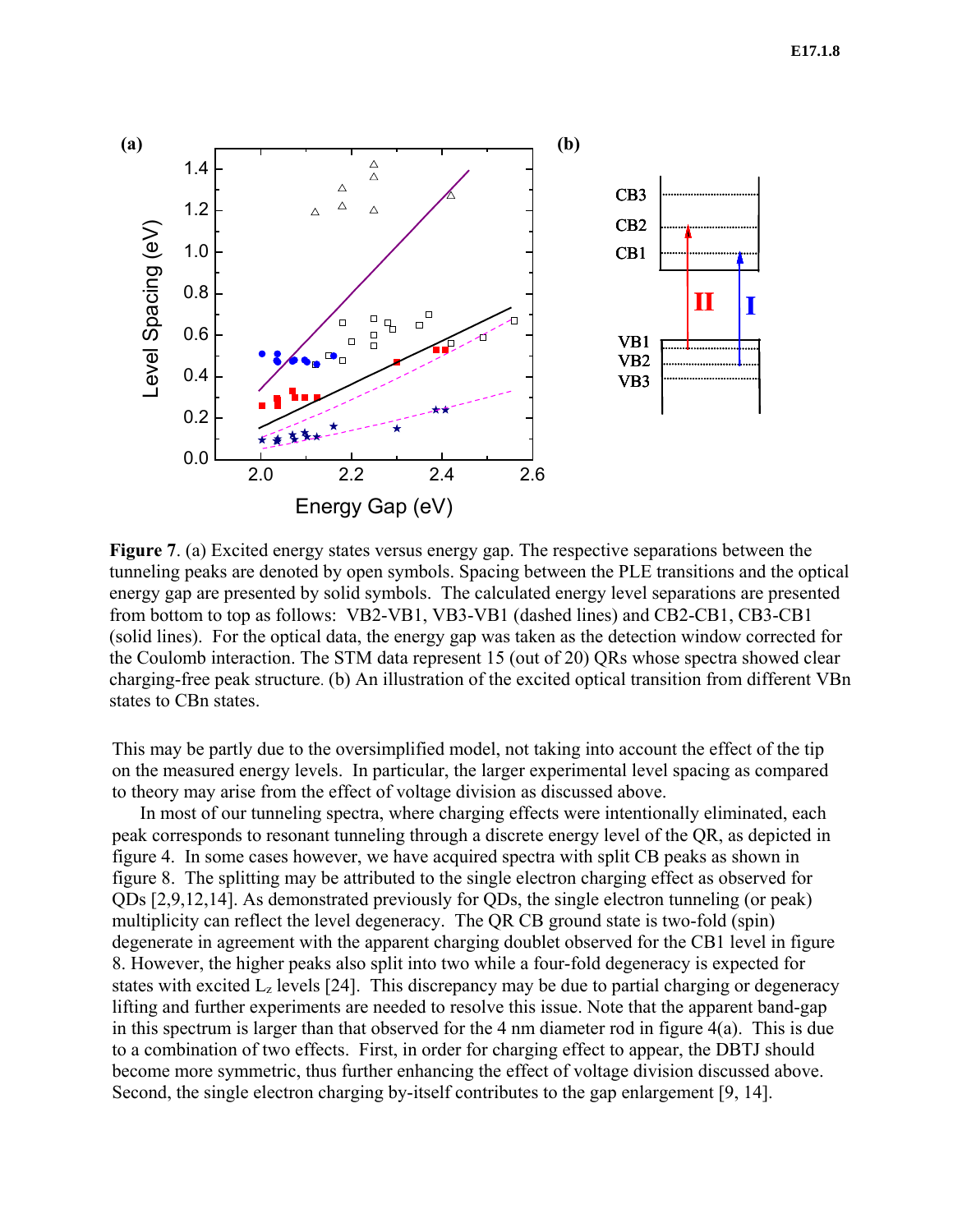#### **E17.1.9**



**Figure 8**. dI/dV versus V tunneling spectrum measured on a 25x4 nm QR. The doublets at positive bias are possibly due to single electron charging effects.

### **CONCLUSIONS**

Combined optical and tunneling spectroscopy measurements provide a powerful tool for investigating the level structure of QRs. The experimental data obtained for CdSe QRs, both optical and tunneling, shows that the level structure is dominated by radius rather than by the length, and corresponds to model calculations with a good agreement. This behavior reveals the quasi one-dimensional nature of the QR even for aspect ratios as small as three with length above  $\sim$  10 nm. Revealing QRs electronic properties allows one to select a desired QR length and tune its optical or electrical properties at will, using the diameter. This ability is of significant importance for future nanotechnology applications of QRs [[4,](#page-0-0)[27\]](#page-9-17).

### **ACKNOWLEDGEMENTS**

This work was supported in part by grants from the Bi-National Science Foundation, the DIP (Deutsche Israel Program) and the Israel Science Foundation.

#### **REFERENCES**

- 1. A. P. Alivisatos, *Science* **271**, 933 (1996).
- 2. O. Millo, D. Katz, Y. W. Cao, and U. Banin, *Phys. Rev. Lett.* **86**, 5751 (2001).
- 3. V. Klimov, A. Mikhailovsky, S Xu, A Malko, J.A. Hollingsworth, C.A. Leatherdale, H.J. Eisler and M.G. Bawendi *,Science* **290** ,314 (2000).
- 4. M. Kazes, D. Y. Lewis, Y. Ebenstein, T. Mokari, and U. Banin, *Adv. Mater.* **14**, 317 (2002).
- 5. N. Tessler, V.Medvedev, M.Kazes, S. H. Kan, and U. Banin, *Science* **295**, 1506 (2002).
- 6. M. Bruchez, M. Moronne, P. Gin, S. Weiss and A.P. Alivisatos, *Science* **281**, 2013 (1998).